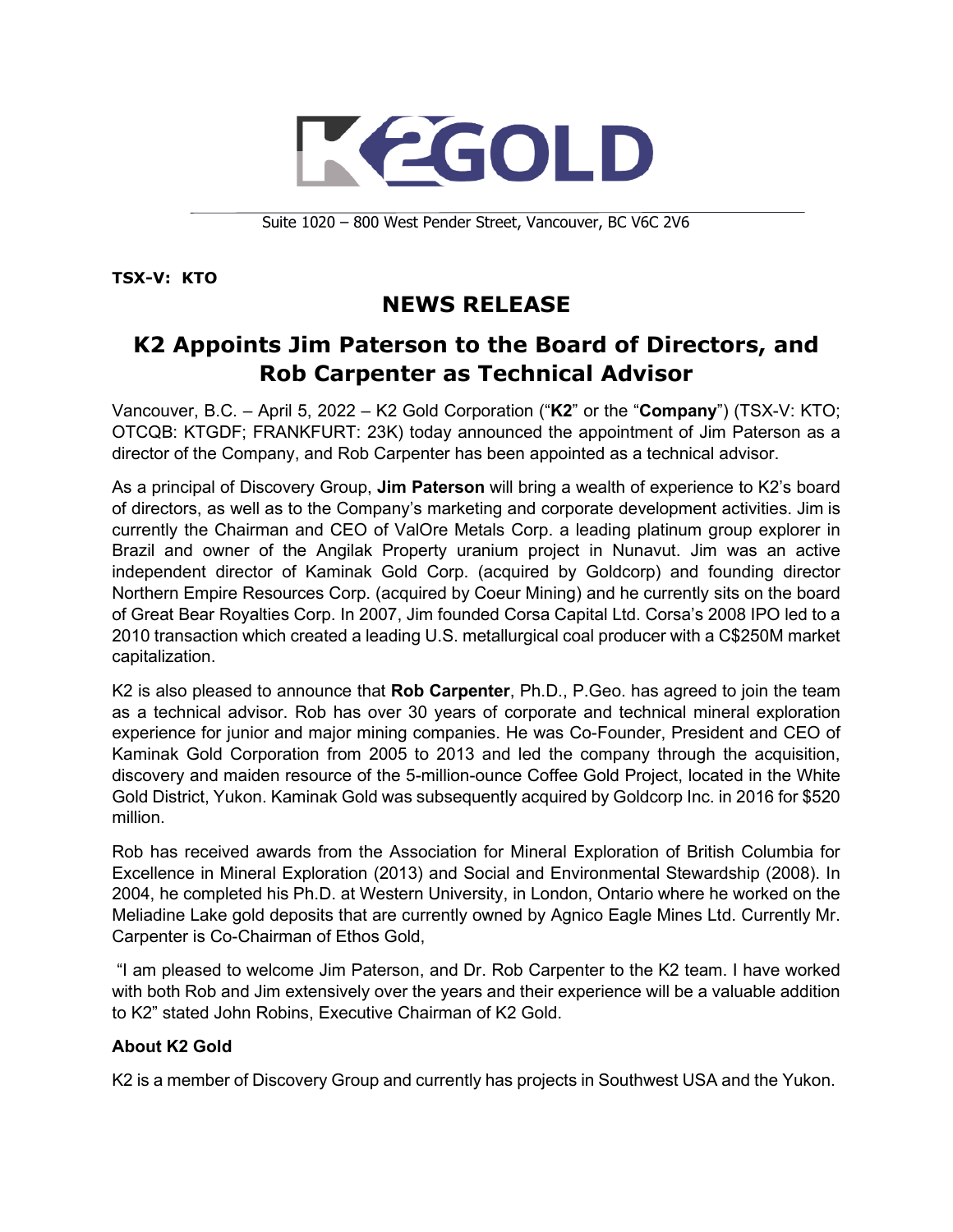The Si2 project was identified and staked by Orogen Royalties generative team using the same proprietary techniques used to select AngloGold Ashanti's Silicon project: [https://www.nasdaq.com/press-release/anglogold-announces-3.37-million-ounce-gold-resource](https://www.nasdaq.com/press-release/anglogold-announces-3.37-million-ounce-gold-resource-on-orogens-silicon-royalty)[on-orogens-silicon-royalty.](https://www.nasdaq.com/press-release/anglogold-announces-3.37-million-ounce-gold-resource-on-orogens-silicon-royalty) Located within the Walker Lane mineral trend in Esmerelda County, Nevada. The property encompasses a large alteration zone hosted by an arcuate rhyolite dome field. The alteration zone is characterized by an alunite-kaolinite-buddingtonite mineral assemblage, typical of the upper levels of an epithermal gold system and shows significant favourable characteristics similar to AngloGold's Silicon project. The project is also proximal to Allegiant Gold USA's [Eastside property](file://UXENSVR/Users/anthonymargarit/Documents/K2%20Gold/Press%20Releases/Si2/auau_nr_2022_03_14_-_kinross_strategic_investment_-final.pdf) in which Kinross recently made a \$4M strategic investment.

The Wels project located in west-central Yukon Territory in the Traditional Territory of White River First Nation ("WFRN"), within the well-known 'Tintina Gold Belt' and exhibits strong characteristics of both Newmont's Coffee project, as well as White Gold's Golden Saddle project. The discovery zone of the Wels project is characterised by mineralization within a granitic stock at the Saddle Zone that include grab samples of up to 149 g/t Au and trench samples of 8.8 g/t Au over 45m. The project was acquired by K2 in 2017, where a limited drill program on the Saddle Zone returned encouraging results of 2.37 g/t Au over 28.5m and 10.38 g/t Au over 6m. Mineralization has been defined over 135m along strike, to 150m depth; and is open in both directions along strike and depth.

The Mojave project located in California, is a 5,830-hectare oxide gold project with base metal targets. Multiple previously recognized surface gold targets have been successfully drilled in the past by majors BHP and Newmont. Since acquiring the property, K2 has completed geochemical and geophysical surveys, geologic mapping, Lidar, a World-View 3 alteration survey, and successfully completed a 17 hole RC drill program focused on the Dragonfly and Newmont Zones.

K2 is committed to transparency, accountability, environmental stewardship, safety, diversity, inclusion, and community engagement.

On behalf of the Board of Directors,

*"Anthony Margarit"* 

President and CEO

K2 Gold Corporation.

For further information about K2 Gold Corporation or this news release, please visit our website at [k2gold.com](http://k2gold.com/) or contact our Office in Canada at 778-266-1456 or by email at [info@k2gold.com.](mailto:info@k2gold.com)